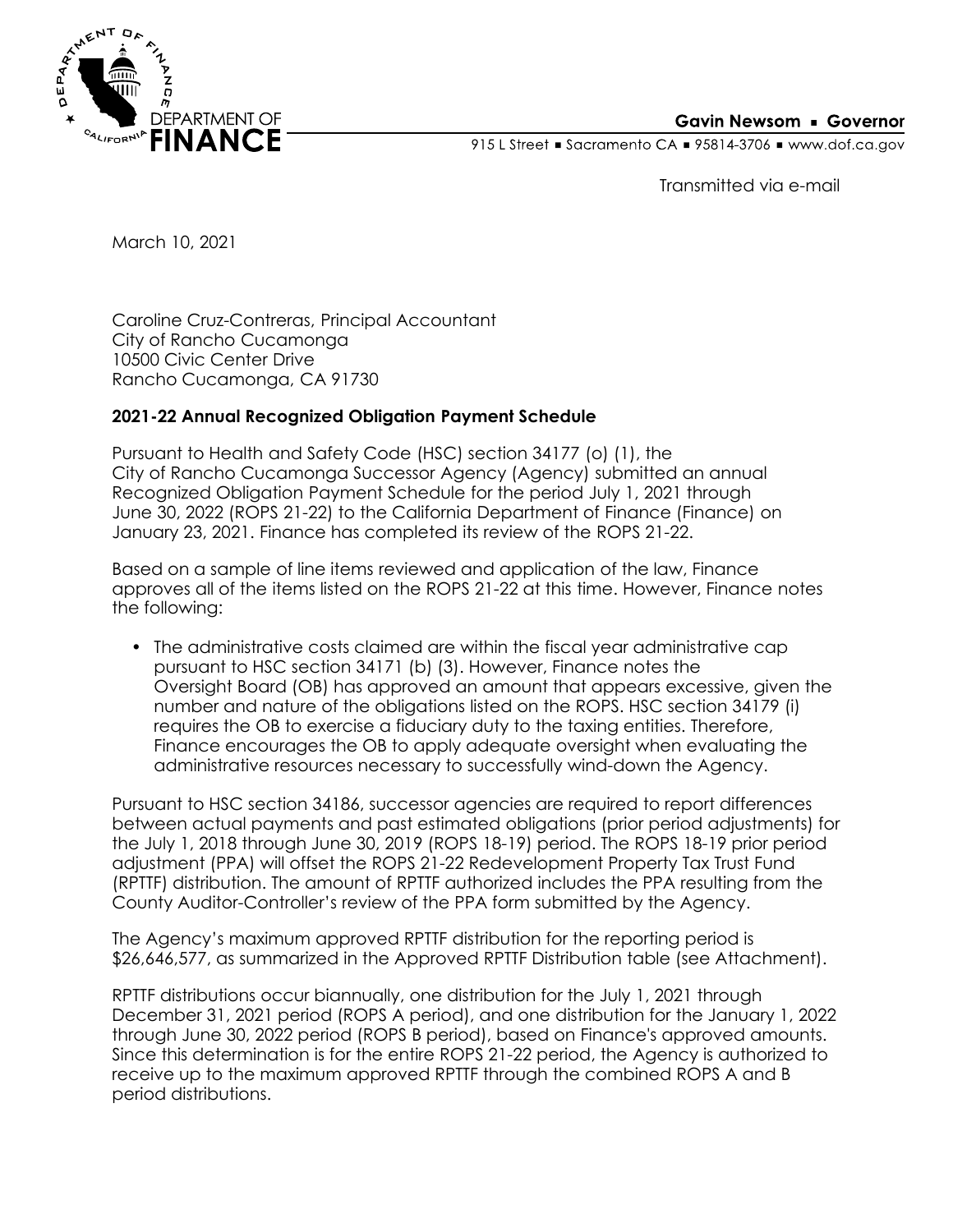Caroline Cruz-Contreras March 10, 2021 Page 2

If the Agency disagrees with our determination with respect to any items on the ROPS 21-22, except items which are the subject of litigation disputing our previous or related determinations, the Agency may request a Meet and Confer within five business days of the date of this letter. The Meet and Confer process and guidelines are available on our website:

[http://dof.ca.gov/Programs/Redevelopment/Meet\\_And\\_Confer/](http://dof.ca.gov/Programs/Redevelopment/Meet_And_Confer/) 

The Agency must use the RAD App to complete and submit its Meet and Confer request form.

Absent a meet and confer, this is our final determination regarding the obligations listed on the ROPS 21-22. This determination only applies to items when funding was requested for the 12-month period. If a determination by Finance in a previous ROPS is currently the subject of litigation, the item will continue to reflect the determination until the matter is resolved.

The ROPS 21-22 form submitted by the Agency and this determination letter will be posted on our website:

<http://dof.ca.gov/Programs/Redevelopment/ROPS/>

This determination is effective for the ROPS 21-22 period only and should not be conclusively relied upon for future ROPS periods. All items listed on a future ROPS are subject to Finance's review and may be adjusted even if not adjusted on this ROPS or a preceding ROPS. The only exception is for items that have received a Final and Conclusive determination from Finance pursuant to HSC section 34177.5 (i). Finance's review of Final and Conclusive items is limited to confirming the scheduled payments as required by the obligation.

The amount available from the RPTTF is the same as the amount of property tax increment available prior to the enactment of the redevelopment dissolution law. Therefore, as a practical matter, the ability to fund the items on the ROPS with property tax increment is limited to the amount of funding available to the Agency in the RPTTF.

Please direct inquiries to Anna Kyumba, Supervisor, or Daisy Rose, Staff, at (916) 322-2985.

Sincerely,

Cheryl L. McComice

JENNIFER WHITAKER Program Budget Manager

Linda Santillano, Chief Deputy, Property Tax, San Bernardino County cc: Tamara Oatman, Finance Director, City of Rancho Cucamonga